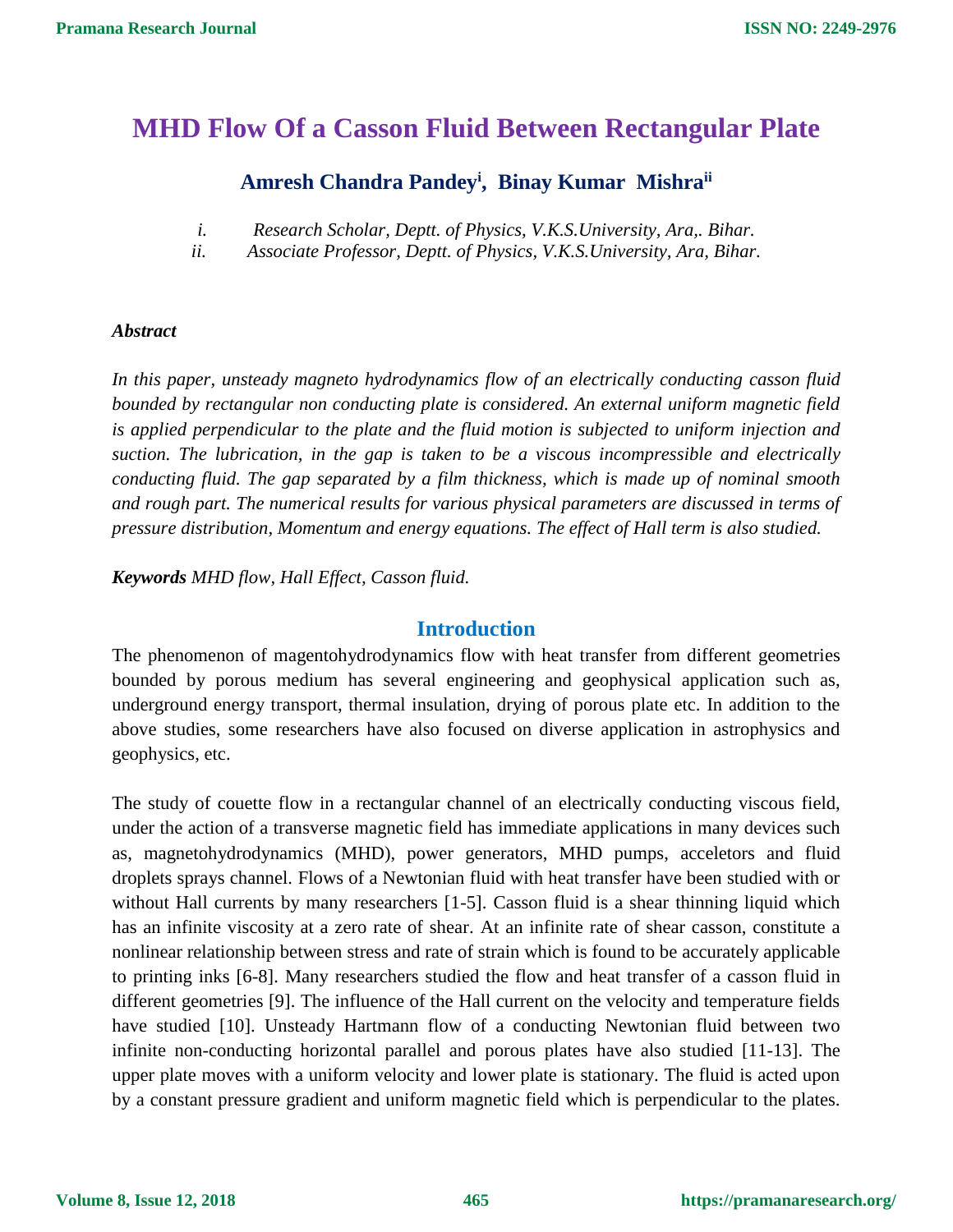The Hall current is taken into consideration while induced magnetic field is neglected due to Reynolds number. The two plates are kept at constant temperature. The joule and viscous dissipations are taken into account in the energy equation. The energy and momentum equation also play important role. When the gap between two matting surface becomes smaller the effects of roughness become more important. In most of applications, the smooth bearing surface would not be valid for accrete prediction of performance. Thus, surface roughness has been studied with much interest in recent years because bearing surfaces are rough to some extent. The local Nusselt and Sherwood number decrease with Brownian and thermophoresis parameters. The prandtl and Lewis number also show effect on this flow.

# **Geometrical Interpretation**



#### **Figure (2)**

We have selected a Cartesian coordinate system for the channel in such a way that x-axis is taken along the axial direction and y-axis is taken along transverse direction. The magnetic field H is perpendicular to the flow along y-axis.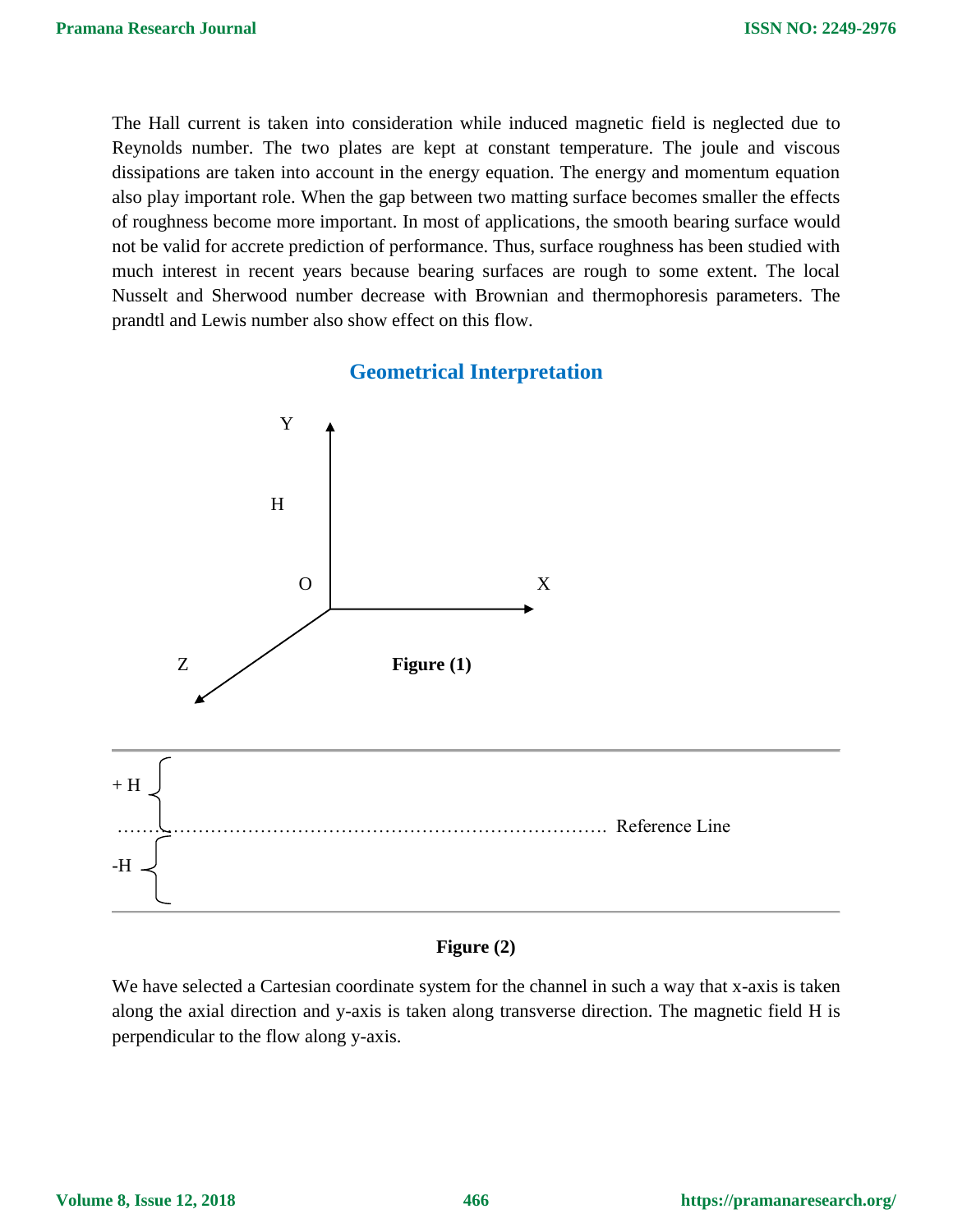### **Mathematical Formulation**

The fluid is assumed to be laminar, incompressible and obeying a casson flow between two rectangular plate at the  $y = \pm H$  (As shown in figure 1 and 2). The upper plate move with uniform velocity  $V_0$  and lower plate is stationary. The upper plate changes with temperature from  $t_1$  to  $t_2$ and  $t_2$  to  $t_3$  and so on. The fluid is acted upon by constant pressure. A uniform magnetic field  $H_0$ is applied in positive y direction and unaffected by magnetic Reynolds number, so the fluid velocity vector is given by

$$
U(y,t) = u(y,t)i + vj + w(y,t)k
$$
 (1)

The MHD governing equation of motion in rectangular co - ordinates are

$$
\frac{\partial p}{\partial x} = u_o \frac{\partial^2 u}{\partial y^2} - \eta \frac{\partial^4 u}{\partial y^4}
$$
 (2)

$$
\frac{\partial p}{\partial y} = 0\tag{3}
$$

$$
\frac{\partial p}{\partial z} = v \frac{\partial^2 w}{\partial y^2} - \eta \frac{\partial^4 w}{\partial y^4}
$$
(4)

When u, v, w are the velocities of fluid in *x, y, z* direction respectively. *P* is pressure distribution in the third region and vis viscosity of the fluid.

The fluid motion starts from rest at  $t = 0$  and no slip condition at the plates implies that the fluid velocity has neither a z nor an x component at  $y = \pm H$  the initial temperature is assumed to be  $t_1$ , generally the flow of the fluid is governed by momentum equation.

$$
\rho \frac{\partial v}{\partial t} = \nabla \cdot (v \nabla V) - \nabla p + J \times H_o \tag{5}
$$

Where  $\rho$  is density of the fluid

$$
v = \left[K_e^2 + \frac{T_o}{\sqrt{\frac{\partial u}{\partial y} + \frac{\partial w}{\partial y}}}\right]^2
$$
 (6)

Where  $K_e^2$  is the casson coefficient of viscosity and  $_{\text{To}}$  is stress. If Hall term is present then current density "J" is given by.

$$
J = \sigma \{ u \times H_o - Y (J \times u_o) \}
$$
 (7)

Where  $\sigma$  is the electric conductivity of the fluid and Y is Hall factor so eq<sup>n</sup> (6) can be written as

$$
J \times H_o = \frac{\sigma H_o^2}{1 + m^2} \Big[ \big( u + m w \big) i + \big( w - m u \big) k \Big] \tag{8}
$$

**Volume 8, Issue 12, 2018**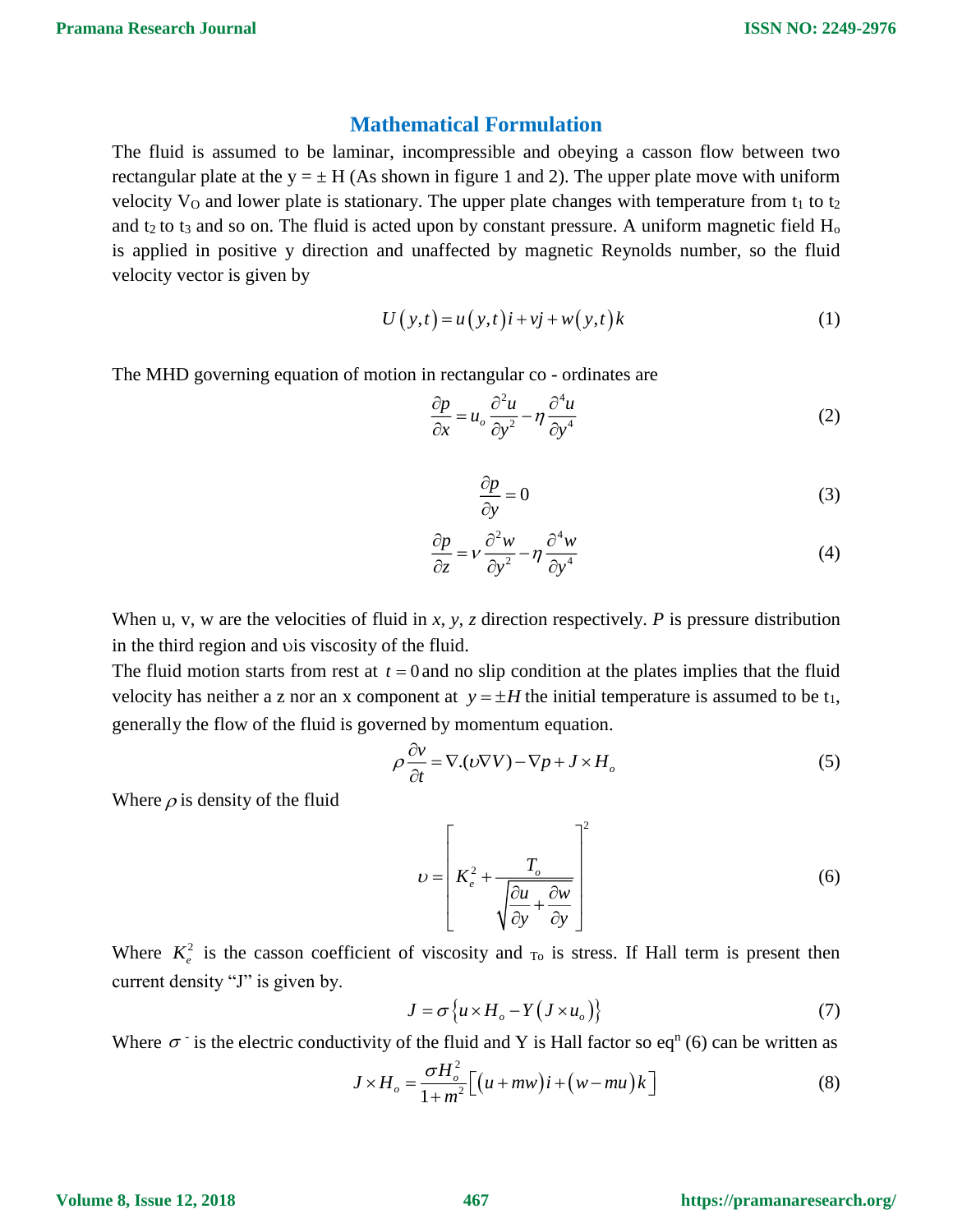Where m is Hall parameter and given by  $m = \sigma Y H_o$ , there are two components of momentum Equation,

$$
\rho \frac{\partial u}{\partial t} + \rho v_o \frac{\partial u}{\partial y} = -\frac{\partial p}{\partial x} + \frac{\partial}{\partial y} \frac{(\nu \partial u)}{\partial y} - \sigma \frac{H_o^2}{1 + m^2} [u + mw]
$$
(9)

$$
\rho \frac{\partial w}{\partial t} + \rho v_o \frac{\partial w}{\partial y} = \frac{\partial}{\partial y} \frac{(\nu \partial w)}{\partial y} - \sigma \frac{H_o^2}{1 + m^2} \left[ w - mu \right]
$$
(10)

The energy equation with viscous and joule dissipations is given by

$$
\rho C_p \frac{\partial T}{\partial t} + \rho C_p v_o \frac{\partial T}{\partial y} = K \frac{\partial^2 T}{\partial y^2} + \mu \left[ \left( \frac{\partial u}{\partial y} \right)^2 + \left( \frac{\partial w}{\partial y} \right)^2 \right] + \sigma \frac{H_o^2}{1 + m^2} \left[ u^2 - w^2 \right] \tag{11}
$$

After introducing non dimensional quantities and applying boundary condition we get the equations in the form of

$$
\frac{\partial u}{\partial t} + \frac{s}{R_e} \frac{\partial u}{\partial y} = -\frac{\partial p}{\partial x} + \frac{1}{R_e} \frac{\partial}{\partial y} \frac{(v \partial w)}{\partial y} - \sigma \frac{H_0^2}{1 + m^2} [u + mw] \tag{12}
$$

$$
\frac{\partial w}{\partial t} + \frac{s}{R_e} \frac{\partial u}{\partial y} = \frac{1}{R_e} \frac{\partial}{\partial y} \frac{(v \partial w)}{\partial y} - \sigma \frac{H_0^2}{1 + m^2} [u + mw]
$$
(13)

$$
\frac{\partial \theta}{\partial t} + \frac{s}{R_e} \frac{\partial \theta}{\partial y} = \frac{1}{P_r} \frac{\partial^2 \theta}{\partial y^2} + \frac{E_c v}{\partial y} \left[ \left( \frac{\partial u}{\partial y} \right)^2 + \left( \frac{\partial w}{\partial y} \right)^2 \right] \frac{H_a^2 E_c}{1 + m^2} [u^2 + w^2]
$$
(14)

$$
u = w = 0
$$
 for  $t \le 0$  and  $u = w = 0$  at  $y = -1$ ,  $w = 0$ ,  $u = 1$  at  $y = 1$  for  $t > 0$ ,  $\theta = 0$  for  $t \le 0$  and  $\theta = 0$  at  $y = -1$ ,  $\theta = 1$  at  $y = 1$ ,  $\theta = 1$  at  $y = 1$  for  $t > 0$ .

$$
U = \left[1 + \left(\frac{T_D}{\sqrt{\left(\frac{\partial u}{\partial y}\right)^2 + \left(\frac{\partial w}{\partial y}\right)^2}}\right)\right]
$$
(15)

## **Results and discussion**

We have calculated the value of  $\frac{\partial u}{\partial x}$ *t* д  $\frac{\partial u}{\partial t}$  and  $\frac{\partial w}{\partial t}$ *t* д  $\frac{\partial w}{\partial t}$  on the bases of following data  $\frac{p}{-}$  = 5 *x*  $\frac{\partial p}{\partial x}$  = 5 (p varies from 1Pa to 5 Pa)  $p_r = 1$  $R_{e} = 1$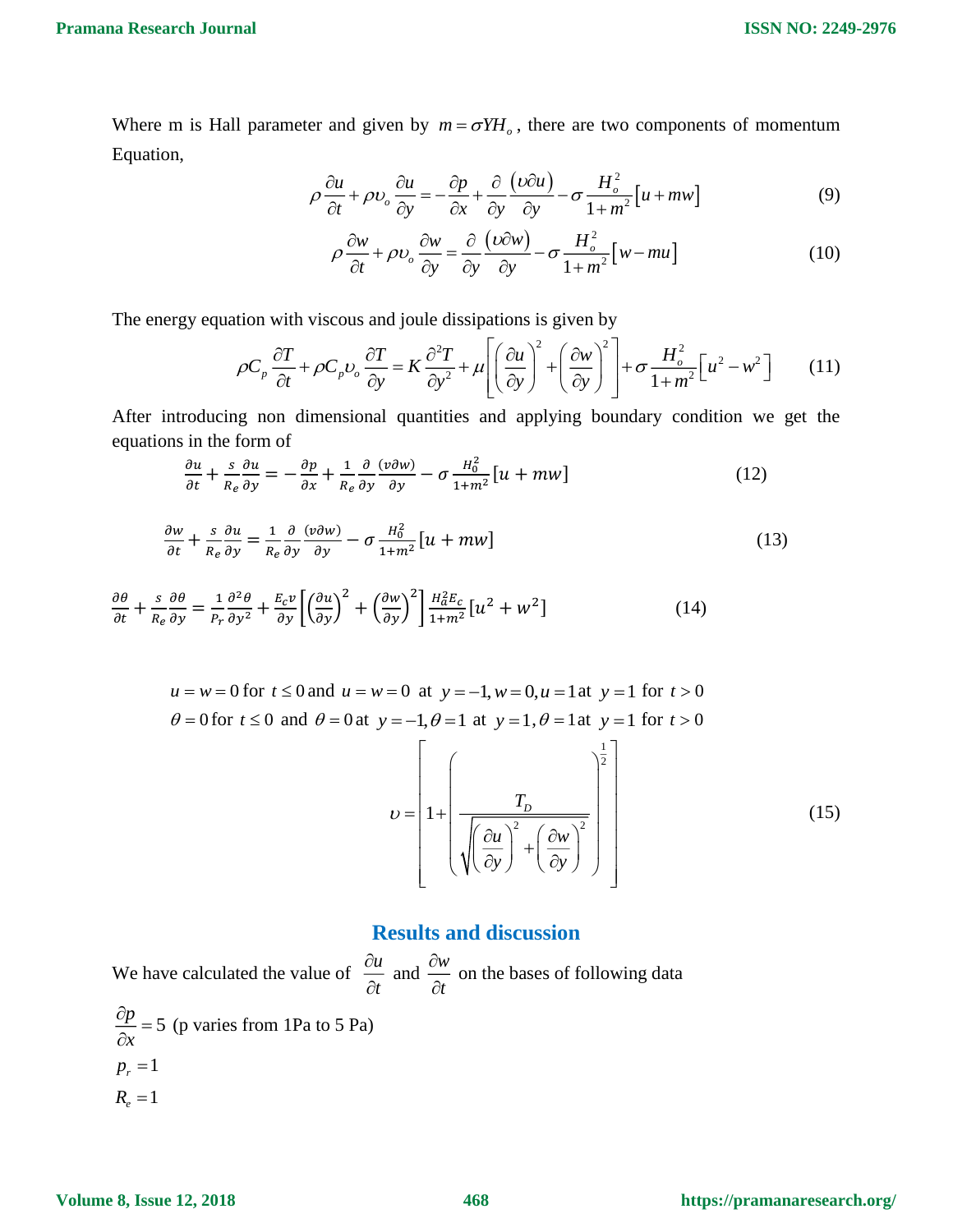$H_a = 3$  $m = 3$  (m changes from 1 to 3 numerical value) s=1

As u and w change monotonically one by one substituting these values in equation (10)we get (- 13),  $(-22)$ ,  $(-31)$ ,  $(-40)$  …………. similarly putting these values in equation  $(11)$  we get the value

of  $\frac{dw}{2}$ *t* д  $\frac{\partial w}{\partial t} = 4.5, 9.1, 3.5, 18...$ 



Figure:  $-$  (3) Graph is plotted u against  $\frac{\partial u}{\partial x}$ *t* д д



Figure: (4) Graph is plotted u against mu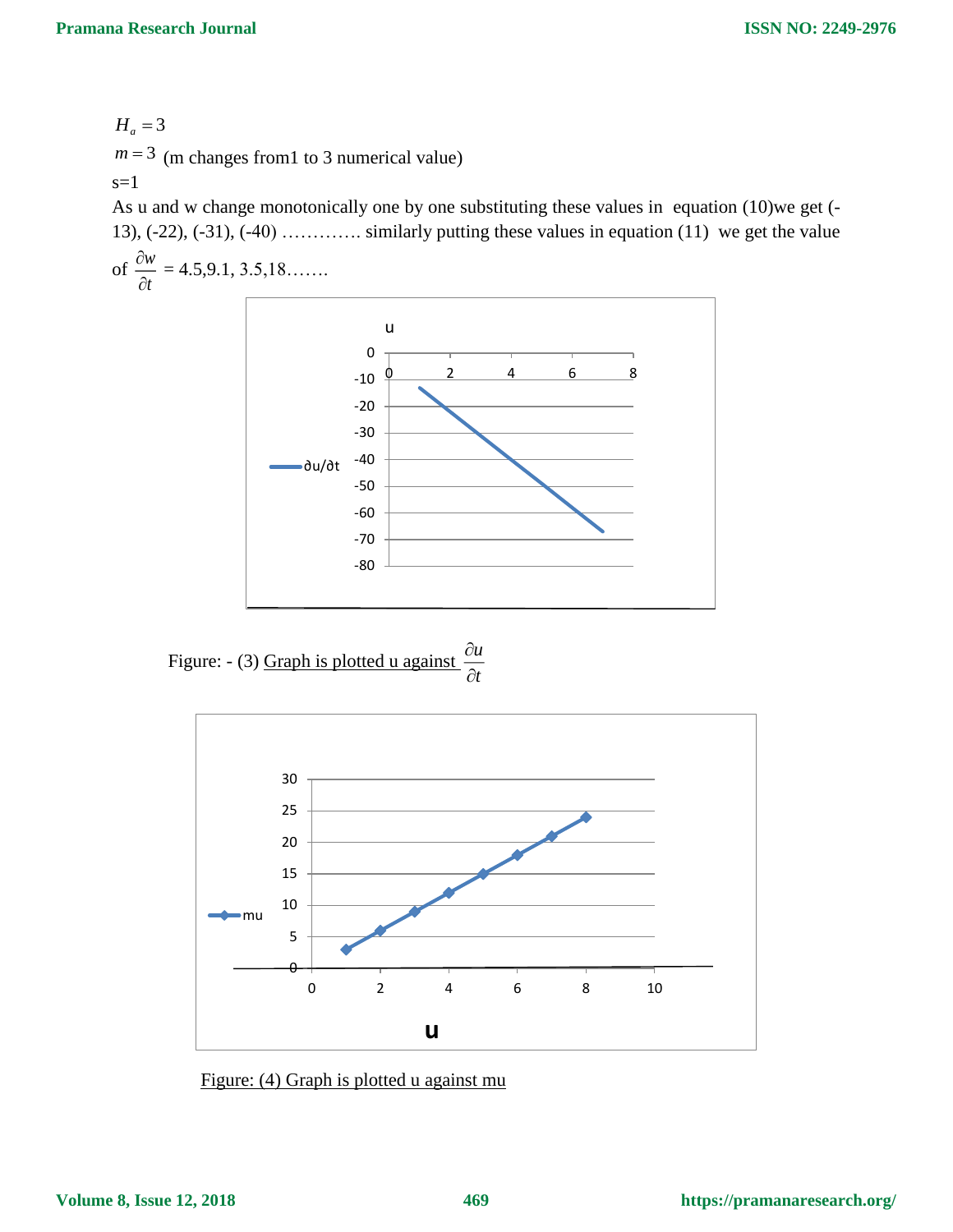# **Conclusion**

The transient couette flow of a casson non - Newton fluid under the influence of on applied uniform magnetic field is studied considering the Hall Effect. The effects of casson number, Hall Parameter and suction parameter on velocities are studied. The Hall terms affect the main velocity component u in x direction and give rise to another velocity component w in z direction. It is observed that the velocity component u reaches the steady state faster than w. This is expected as u is source of w, while both u and w act as source of temperature. The reduction in u may in turn result in a small decrease in w. The source term of w is proportional to mu which decrease with increasing  $\frac{mu}{1+m^2}$ *mu*  $\frac{m\mu}{(m+1)^2}$  (m>1). For small time, u and w are small, and an increase in m, increase u, but decrease in w. Then, the joule dissipation is also proportional to  $\frac{1}{1-z^2}$ 1 1 *<sup>m</sup>*

decreases. For large times, increasing m increases both *u* and *w,* in turn increases the joule and viscous dissipations.

#### **Nomenclature**

- $P_r$  Prandtl number  $R_e$  Reynolds number
- Ha Hartmann number
- m Hall parameter
- s Sherwood number
- $\nu$  Viscosity
- $\rho$  Density of the fluids
- $\sigma$  Electrical conductivity

## *References*

- *1. Tao, I.N. Magnetohyadrodynamics effects on the formation of coquette flow Journal of Aerospace Sci., vol. 27 pp-334, (1960).*
- *2. Nigam, S.O. and Singh S.N, Heat Transfer by laminar flow between parallel plates under the action of transverse Magnetic field. J. Mech. Appl. Math, vol. 13, pp-85, (1960).*
- *3. Tani I, Steady motion of conducting fluids in channels under transverse magnetic fields with contraction of Hall Effect, J. of zero pacesic, vol. 29, pp-287, (1962).*
- *4. Alpher, R.A., Heat transfer in magnetohydrodynamics flow between parallel plates, J. heat and Mass Transfer vol. 3, pp-108, (1961).*
- *5. Batra, R.L. and Jena, B flow of a casson fluid in a sun lightly curved tube, J. Engng sci., vol. 29, pp-1245, (1991).*
- *6. Sutton, G.W and Sherman, a Engineering Magnetohydrodynamics MC Graw-Hill (1965).*
- *7. Soundlgekar, V. M., and Takhar H.S, Hall and non-slip effects in MHD coquette flow with heat transfer, IEEE Transactions on plasma sci. vol. 7, pp-178-182, (1979).*

T0 Stress J Current density